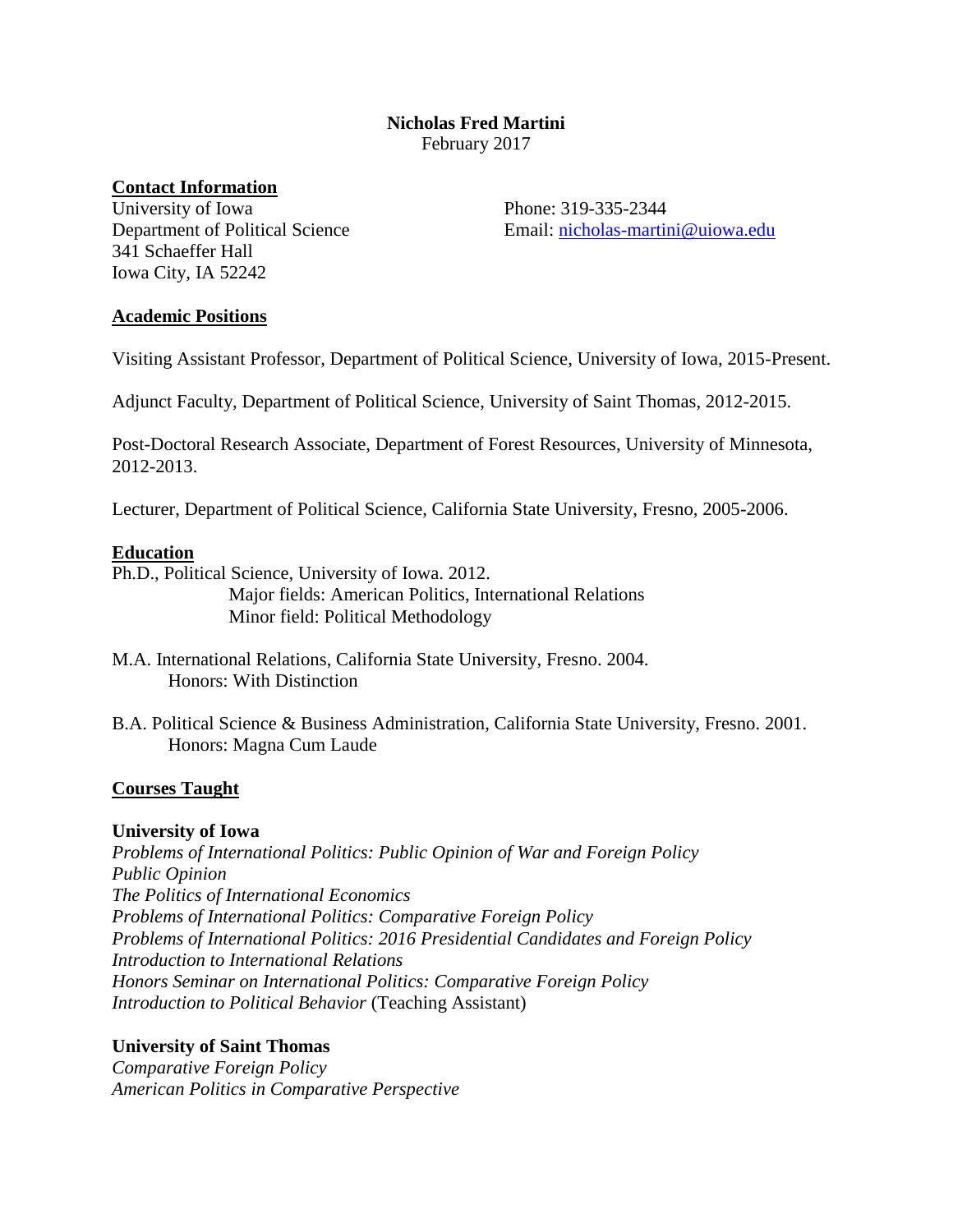# **California State University, Fresno**

*Introduction to American Politics*

## **Research Experience**

Post-Doctoral Research Associate, Department of Forest Resources, University of Minnesota Fall 2012 to Summer 2013

> Researcher for the Twin Cities Household Ecosystem Project (TCHEP). Research involved understanding the biophysical, socio-demographic, and psychological factors influencing household decisions and the resulting impact to urban ecosystems.

Researcher, University of Iowa Hawkeye Poll

Spring 2007 to Spring 2011

- The Hawkeye Poll conducted approximately two national public opinion surveys per year.
- Wrote numerous press releases, spoke to news reporters, managed several areas of the poll, and worked closely with students in a wide range of capacities, including teaching students about survey research and mentoring students in their semester research paper.

Research Assistant for Prof. David Redlawsk, University of Iowa.

Fall 2008/Spring 2009

 Assisted in the completion of the Decision Process Tracing Environment (DPTE) experiment program [\(http://dpte.polisci.uiowa.edu/dpte\)](http://dpte.polisci.uiowa.edu/dpte). Provided feedback to programmers and conducted numerous experimental studies to field test the software.

# **Research and Teaching Interests**

*American Politics*: Public Opinion, Religion and American Politics, Political Psychology, Political Behavior, Election Reforms, Voting Behavior, Campaigns and Elections

*International Relations*: American Foreign Policy, Foreign Policy, Domestic Politics and IR, International Conflict, International Organizations

*Political Methodology:* Research Design, Experimental Methods and Design, Survey Research

# **Peer Reviewed Publications**

Martini, Nicholas Fred and Kristen C. Nelson. 2015. "The Role of Knowledge in Residential Lawn Management." *Urban Ecosystem* 18(3): 1031-1047.

Martini, Nicholas F. 2015. "Foreign Policy Ideology and Conflict Preferences: A Look at Afghanistan and Libya." *Foreign Policy Analysis* 11(4): 417-434.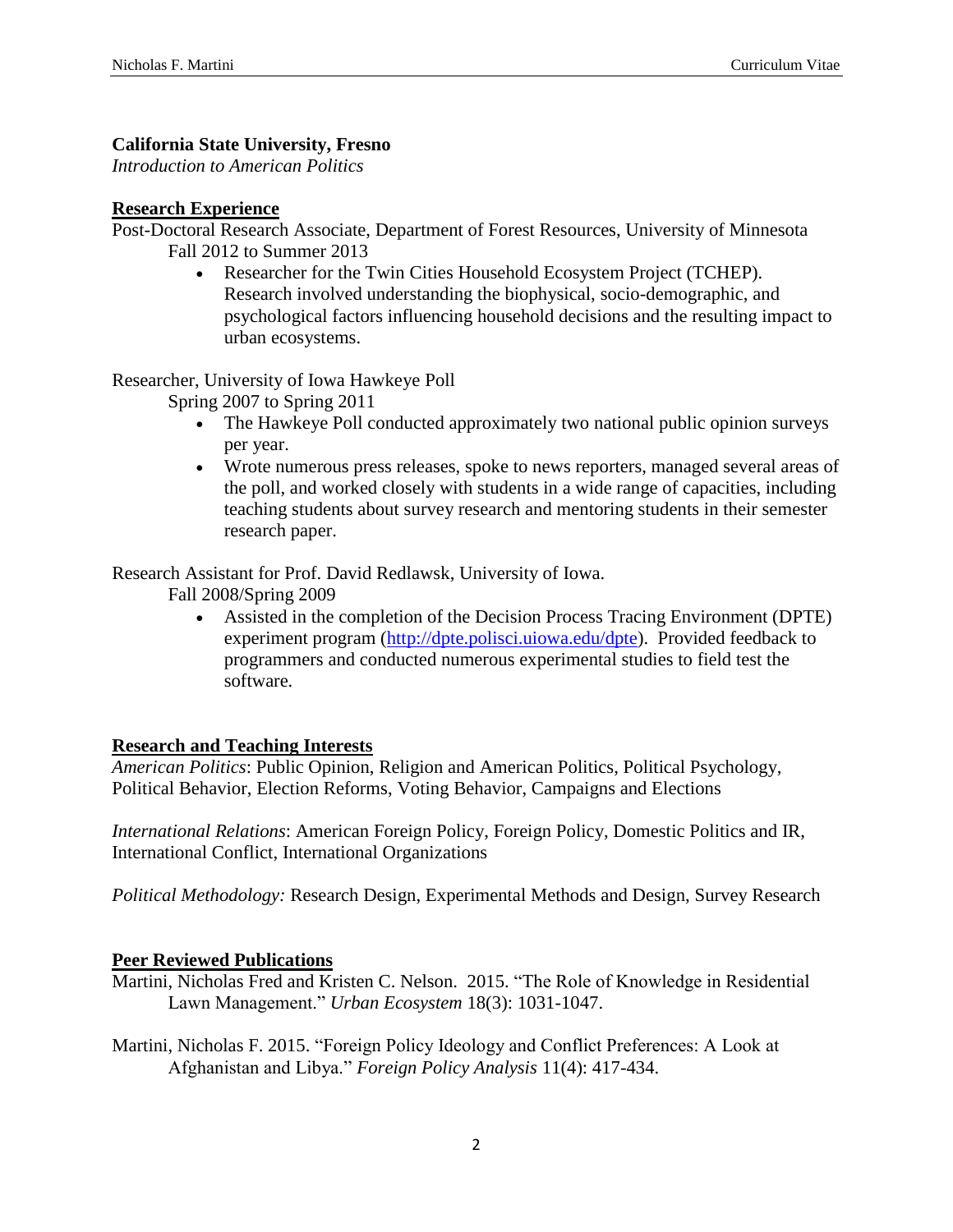- Martini, Nicholas F., Kristen C. Nelson, Sarah E. Hobbie, and Lawrence C. Baker. 2015 "Why "Feed the Lawn"? Exploring the Influences on Residential Turf Grass Fertilization in the Minneapolis-Saint Paul Metropolitan Area." *Environment and Behavior*: 47(2): 158-183.
- Martini, Nicholas Fred, Kristen C. Nelson and Maria E. Dahmus. 2014 "Exploring Homeowner Diffusion of Yard Knowledge as One Step Toward Improving Urban Ecosystems." *Environmental Management:* 54(5): 1223-1236.
- Lewis-Beck, Michael S., Wenfang Tang and Nicholas Fred Martini. 2014 "A Chinese Popularity Function: Sources of Government Support." *Political Research Quarterly* 67(1): 16-25.
- Lewis-Beck, Michael S., Nicholas F. Martini and D. Roderick Kiewiet. 2013 "The Nature of Economic Perceptions in Mass Publics." *Electoral Studies* 32(3): 524-528.
- Martini, Nicholas Fred. 2012. "'La Iglesia' in Politics? Religion and Latino Public Opinion." *Social Science Quarterly* 93(4): 988-1006.

### **Other Publications**

Tang, Wenfang, Michael S. Lewis-Beck, and Nicholas F. Martini. 2013. "Government for the People in China." *The Diplomat*, 17 June.

### **Working Papers**

Martini, Nicholas Fred and Samuel Schutt. "Diverted from the "Correct Vote"? Foreign Policy Influence on Electoral Behavior"

- Lai, Brian and Nicholas Fred Martini. "Religion's Indirect Influence on Foreign Policy Attitudes"
- Lai, Brian and Nicholas Fred Martini. "Understanding Foreign Policy Voters in the 2008 Election."
- Lai, Brian and Nicholas Fred Martini. "Foreign Policy Ideology and the Chinese Citizen."
- Martini, Nicholas Fred. "Multilateralism versus Unilateralism: Individual Level Opinion on Foreign Intervention."

Martini, Nicholas Fred. "Democratic Constraints and Credible Commitments."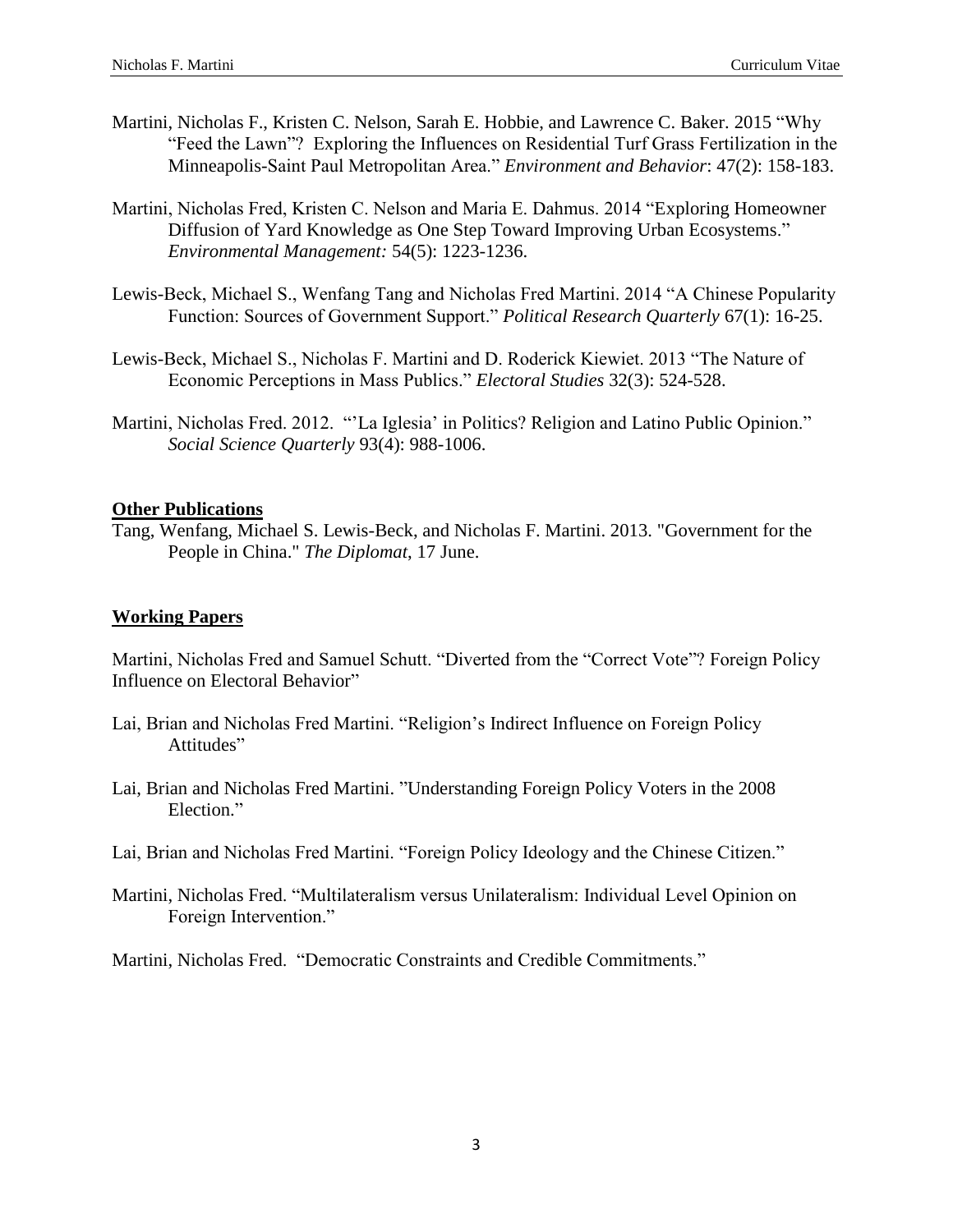# **Conference Presentations**

- "Diverted from the "Correct Vote"? Foreign Policy Influence on Electoral Behavior" Poster Presented at the American Political Science Association Annual Meeting, Philadelphia, PA, September 1-4, 2016.
- **"**Public Support for Keeping Military Alliance Commitments: An Experimental Analysis of Alliance Commitments and Audience Costs within multiple contexts" Presented at the *American Political Science Association Annual Meeting*, San Francisco, CA, September 3-6, 2015.
- "The Religious Image and Foreign Policy Attitudes", with Brian H. Lai, Presented at the *American Political Science Association Annual Meeting*, Chicago, IL, August 29- September 1, 2013.
- "Foreign Policy Ideology and the Chinese Citizen", with Brian H. Lai, Poster presented at the *American Political Science Association Annual Meeting*, Chicago, IL, August 29- September 1, 2013.
- "The Nature of Economic Perceptions in Mass Publics", with Michael S. Lewis-Beck and D. Roderick Kiewiet, presented at the Shambaugh Conference on "The New Economic Voter", University of Iowa, Iowa City, IA, March 22-25, 2012.
- "The Impact of Ideology on Wartime Assessments of Leaders", Presented at the *American Political Science Association Annual Meeting*, Seattle, WA, September 1-4, 2011.
- "Foreign Policy Ideology and Attitude Formation", Presented at the *Midwest Political Science Association Annual Meeting*, Chicago, IL, March 31-April 3, 2011.
- "Democratic Constraints and Credible Commitments", Poster presented at the *American Political Science Association Annual Meeting*, Washington D.C., September 2-5, 2010.
- "Multilateralism versus Unilateralism: Individual Level Opinion on Foreign Intervention", Presented at the *Midwest Political Science Association Annual Meeting*, Chicago, IL, April 22-25, 2010.
- "Should 'La Iglesia' Have a Role in Politics? Religion, Latino Public Opinion and Church and State Relations", Presented at the *Midwest Political Science Association Annual Meeting*, Chicago, IL, April 2-6, 2009.
	- Also presented at the *Great Plains Political Science Conference*, Cedar Falls, Iowa, September 27, 2008.